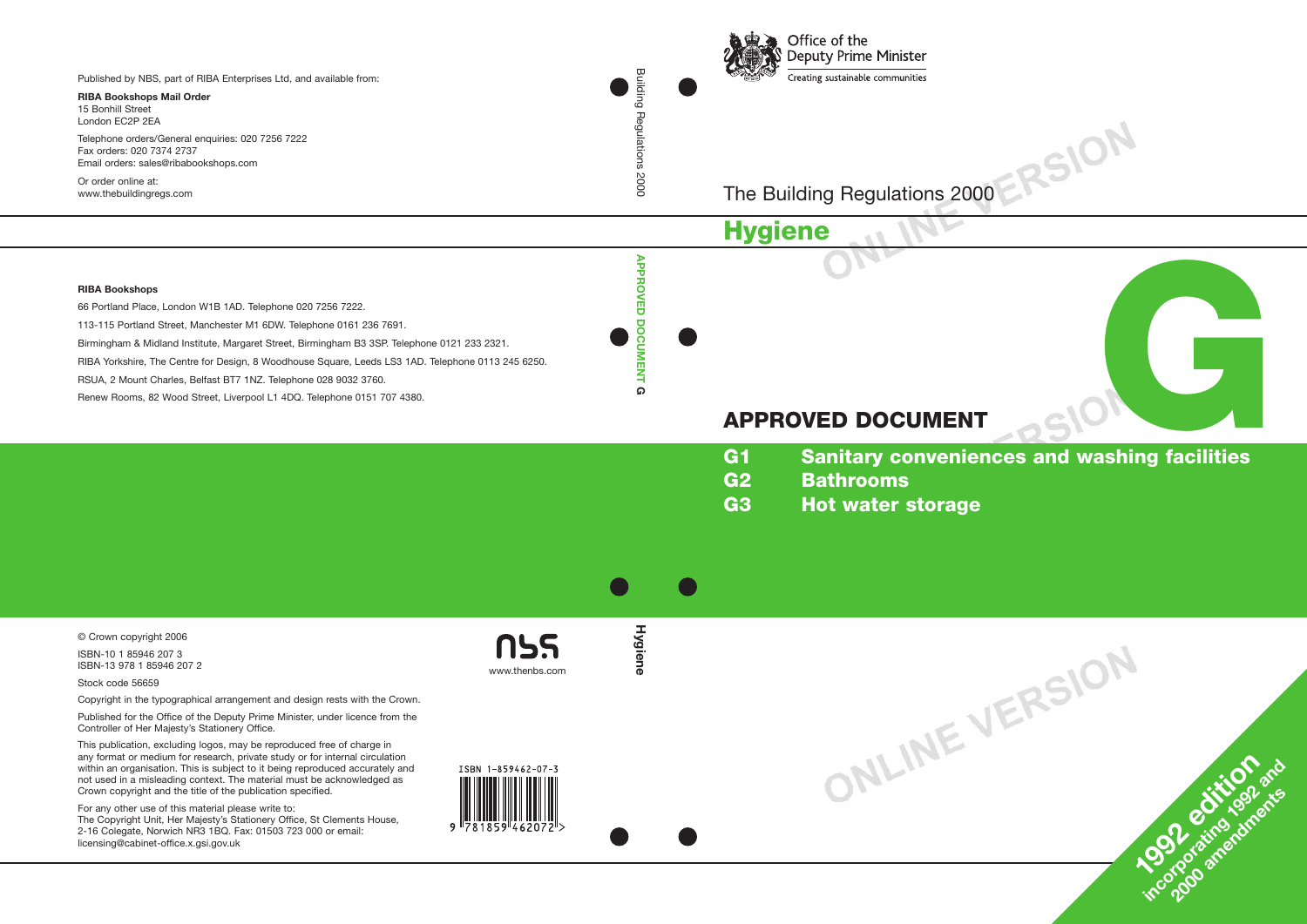# **Contents**

|                                                                | <b>PAGE</b>    |                                                                                   | <b>PAGE</b> |
|----------------------------------------------------------------|----------------|-----------------------------------------------------------------------------------|-------------|
| Use of guidance                                                | $\overline{c}$ | <b>DIAGRAM</b>                                                                    |             |
| <b>Sanitary Conveniences and</b>                               |                | Typical discharge pipe arrangement<br>1.                                          | 13          |
| <b>Washing Facilities</b><br><b>The Requirement G1</b>         | 5              | <b>TABLES</b>                                                                     |             |
| <b>Guidance</b>                                                | 5              | 1.<br>Sizing of copper discharge pipe 'D2'<br>for common temperature relief valve |             |
| Performance                                                    | 5              | outlet sizes                                                                      | 13          |
| Meaning of terms                                               | 5              |                                                                                   |             |
| Section 1: Sanitary conveniences and<br>washing facilities     | 6              |                                                                                   |             |
| Number, type and siting of appliances                          | 6              |                                                                                   |             |
| Design                                                         | 6              |                                                                                   |             |
| Installation                                                   | 6              |                                                                                   |             |
| Chemical closets, etc.                                         | 6              |                                                                                   |             |
| Alternative approach                                           | 6              |                                                                                   |             |
| <b>Bathrooms</b><br><b>The Requirement G2</b>                  | 7              |                                                                                   |             |
|                                                                |                |                                                                                   |             |
| <b>Guidance</b>                                                | $\overline{7}$ |                                                                                   |             |
| Performance                                                    | 7              | SION                                                                              |             |
| <b>Section 2: Bathrooms</b>                                    | 8              |                                                                                   |             |
| ILINE<br><b>Hot water storage</b><br><b>The Requirement G3</b> | 9              |                                                                                   |             |
| Guidance                                                       | 10             |                                                                                   |             |
| Performance                                                    | 10             |                                                                                   |             |
| Meaning of terms                                               | 10             |                                                                                   |             |
| Section 3: Systems up to 500 litres and 45kW 11                |                |                                                                                   |             |
| Design                                                         | 11             |                                                                                   |             |
| Direct heating                                                 | 11             |                                                                                   |             |
| Indirect heating                                               | 11             |                                                                                   |             |
| Installation                                                   | 11             |                                                                                   |             |
| Discharge pipes                                                |                |                                                                                   |             |
| Inspection of installations                                    |                |                                                                                   |             |
| Section 4: Systems over 500 litres or<br>over 45kW             |                |                                                                                   |             |
| <b>Standards referred to</b>                                   |                | NLINE 14 ERSION                                                                   |             |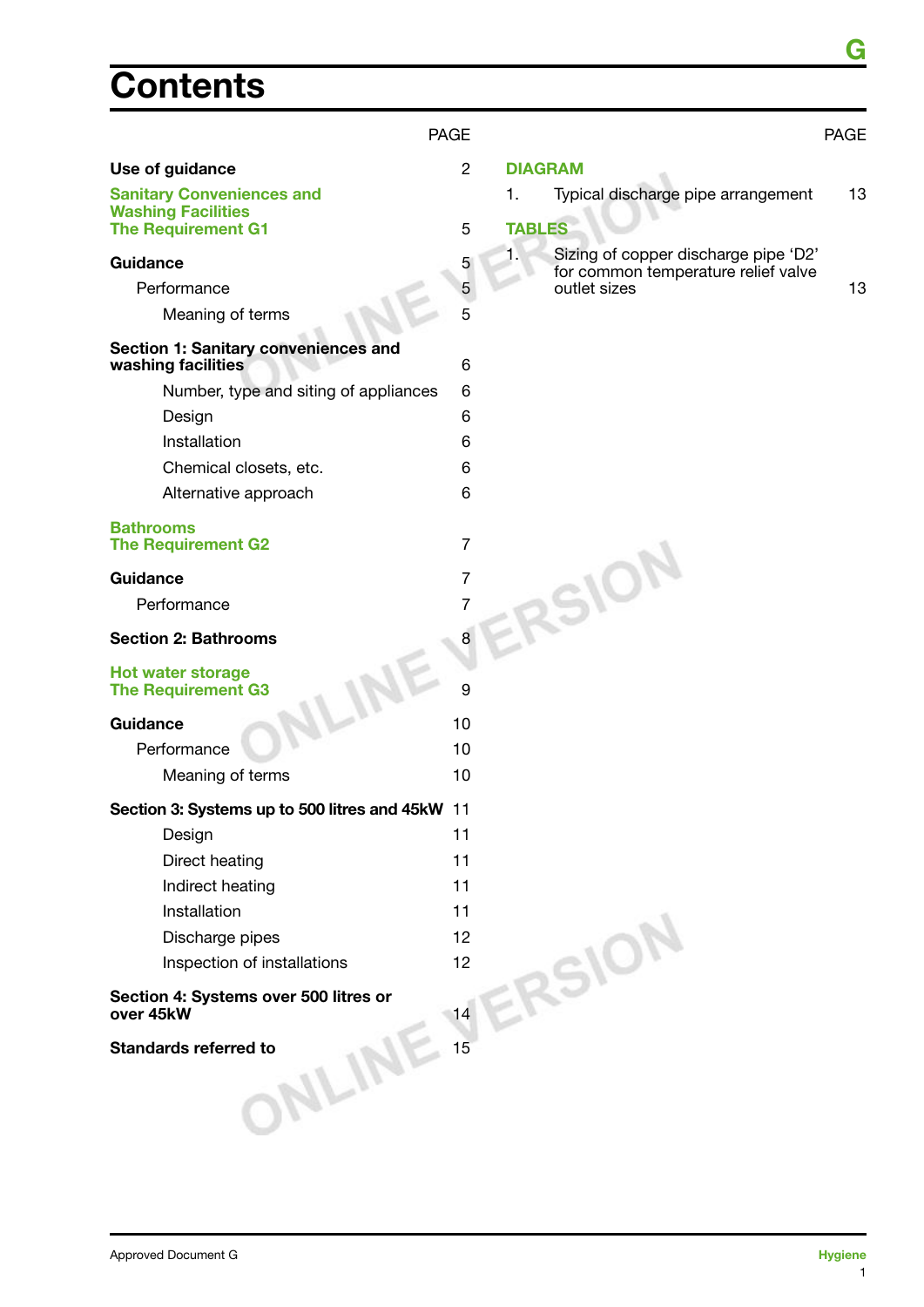# **G Use of guidance**

# **THE APPROVED DOCUMENTS**

The Building Regulations 2000 (SI 2000/2531), which came into operation on 1 January 2001, replace the Building Regulations 1991 (SI 1991/2768) and consolidate all subsequent revisions to those regulations. This document is one of a series that has been approved and issued by the Secretary of State for the purpose of providing practical guidance with respect to the requirements of Schedule 1 to and Regulation 7 of the Building Regulations 2000 for England and Wales.

### **At the back of this document is a list of all the documents that have been approved and issued by the Secretary of State for this purpose.**

Approved Documents are intended to provide guidance for some of the more common building situations. However, there may well be alternative ways of achieving compliance with the requirements. **Thus there is no obligation to adopt any particular solution contained in an Approved Document if you prefer to meet the relevant requirement in some other way.**

# **Other requirements**

The guidance contained in an Approved Document relates only to the particular requirements of the Regulations which the document addresses. The building work will also have to comply with the requirements of any other relevant paragraphs in Schedule 1 to the Regulations.

There are Approved Documents which give guidance on each of the parts of Schedule 1 and on Regulation 7.

# **LIMITATION ON REQUIREMENTS**

In accordance with Regulation 8, the requirements in Parts A to K and N of Schedule 1 to the Building Regulations do not require anything to be done except for the purpose of securing reasonable standards of health and safety for persons in or about buildings (and any others who may be affected by buildings or matters connected with buildings).

# **MATERIALS AND WORKMANSHIP**

Any building work which is subject to the requirements imposed by Schedule 1 to the Building Regulations should, in accordance with Regulation 7, be carried out with proper materials and in a workmanlike manner.

You may show that you have complied with Regulation 7 in a number of ways. These include the appropriate use of a product bearing CE marking in accordance with the [Construction](http://www.theBuildingRegs.com/RefDocs/CIS/Lookup.asp?AccessionNo=261105REG)  [Products Directive](http://www.theBuildingRegs.com/RefDocs/CIS/Lookup.asp?AccessionNo=261105REG) (89/106/EEC)<sup>1</sup> as amended by the CE Marking Directive  $(93/68/EEC)^2$ , or a product complying with an appropriate technical

specification (as defined in those Directives), a British Standard, or an alternative national technical specification of any state which is a contracting party to the European Economic Area which, in use, is equivalent, or a product covered by a national or European certificate issued by a European Technical Approval issuing body, and the conditions of use are in accordance with the terms of the certificate. You will find further guidance in the Approved Document supporting Regulation 7 on materials and workmanship.

## **Independent certification schemes**

There are many UK product certification schemes. Such schemes certify compliance with the requirements of a recognised document which is appropriate to the purpose for which the material is to be used. Materials which are not so certified may still conform to a relevant standard.

Many certification bodies which approve such schemes are accredited by UKAS.

# **Technical specifications**

Building Regulations are made for specific purposes: health and safety, energy conservation and the welfare and convenience of disabled people. Standards and technical approvals are relevant guidance to the extent that they relate to these considerations. However, they may also address other aspects of performance such as serviceability, or aspects which although they relate to health and safety are not covered by the Regulations.

When an Approved Document makes reference to a named standard, the relevant version of the standard is the one listed at the end of the publication. However, if this version has been revised or updated by the issuing standards body, the new version may be used as a source of guidance provided it continues to address the relevant requirements of the Regulations.

The appropriate use of a product which complies with a European Technical Approval as defined in the Construction Products Directive will meet the relevant requirements.

The Department intends to issue periodic amendments to its Approved Documents to reflect emerging harmonised European Standards. Where a national standard is to be replaced by a harmonised European Standard, there will be a co-existence period during which either standard may be referred to. At the end of the co-existence period the national standard will be withdrawn.

<sup>1</sup> As implemented by the Construction Products Regulations 1991 (SI 1991/1620).

<sup>2</sup> As implemented by the Construction Products (Amendment) Regulations 1994 (SI 1994/3051).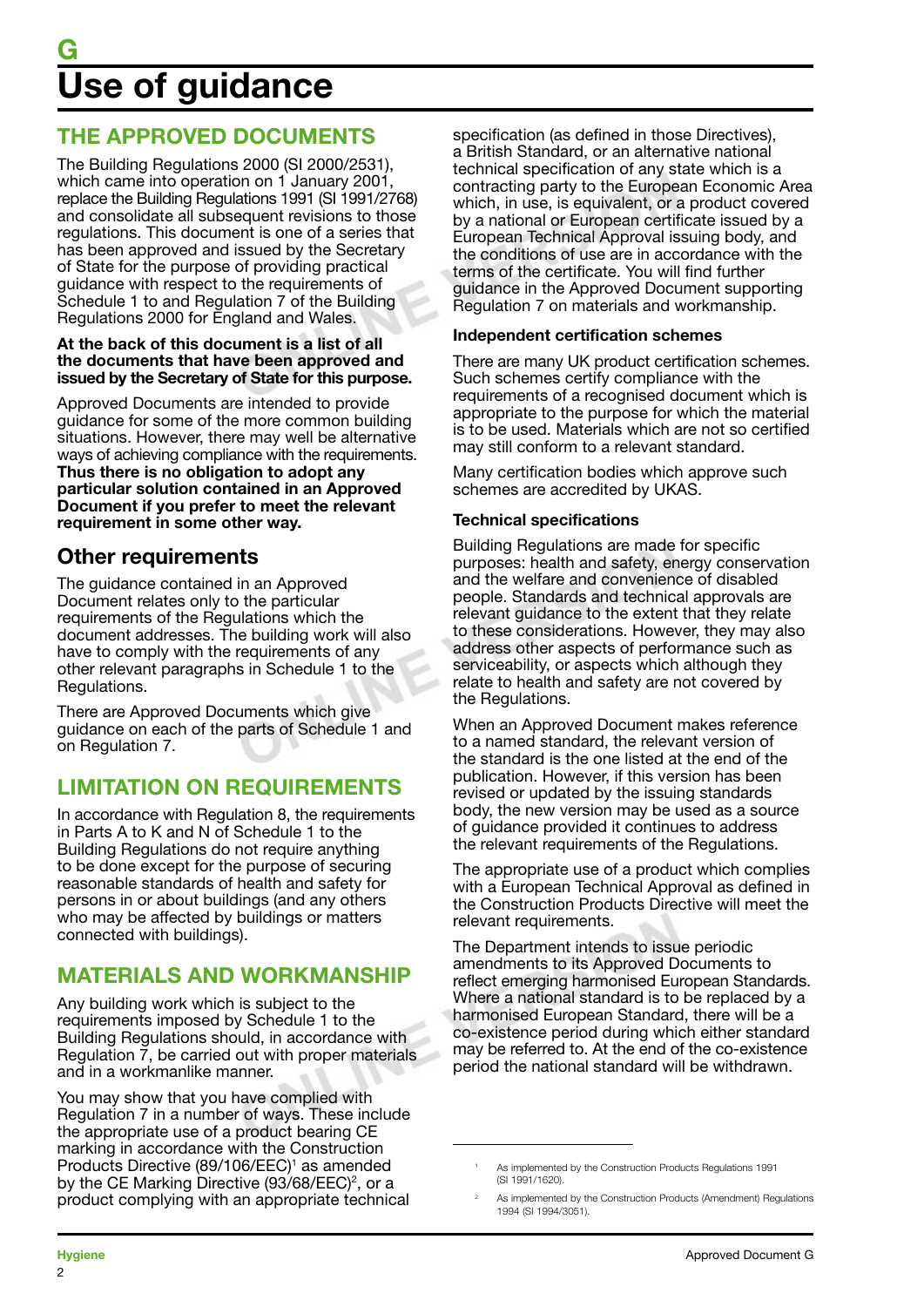# **The Workplace (Health, Safety and Welfare) Regulations 1992**

The Workplace (Health, Safety and Welfare) Regulations 1992 contain some requirements which affect building design. The main requirements are now covered by the Building Regulations, but for further information see: *Workplace health, safety and welfare. Workplace (Health, Safety and Welfare) Regulations 1992. Approved code of practice and guidance*, HSE L24, 1998. ISBN 0 71760 413 6.

ERSION

ONLINE VERSION

ONLINE VERSION

The Workplace (Health, Safety and Welfare) Regulations 1992 apply to the common parts of flats and similar buildings if people such as cleaners and caretakers are employed to work in these common parts. Where the requirements of the Building Regulations that are covered by this part do not apply to dwellings, the provisions may still be required in the situations described above in order to satisfy the Workplace Regulations.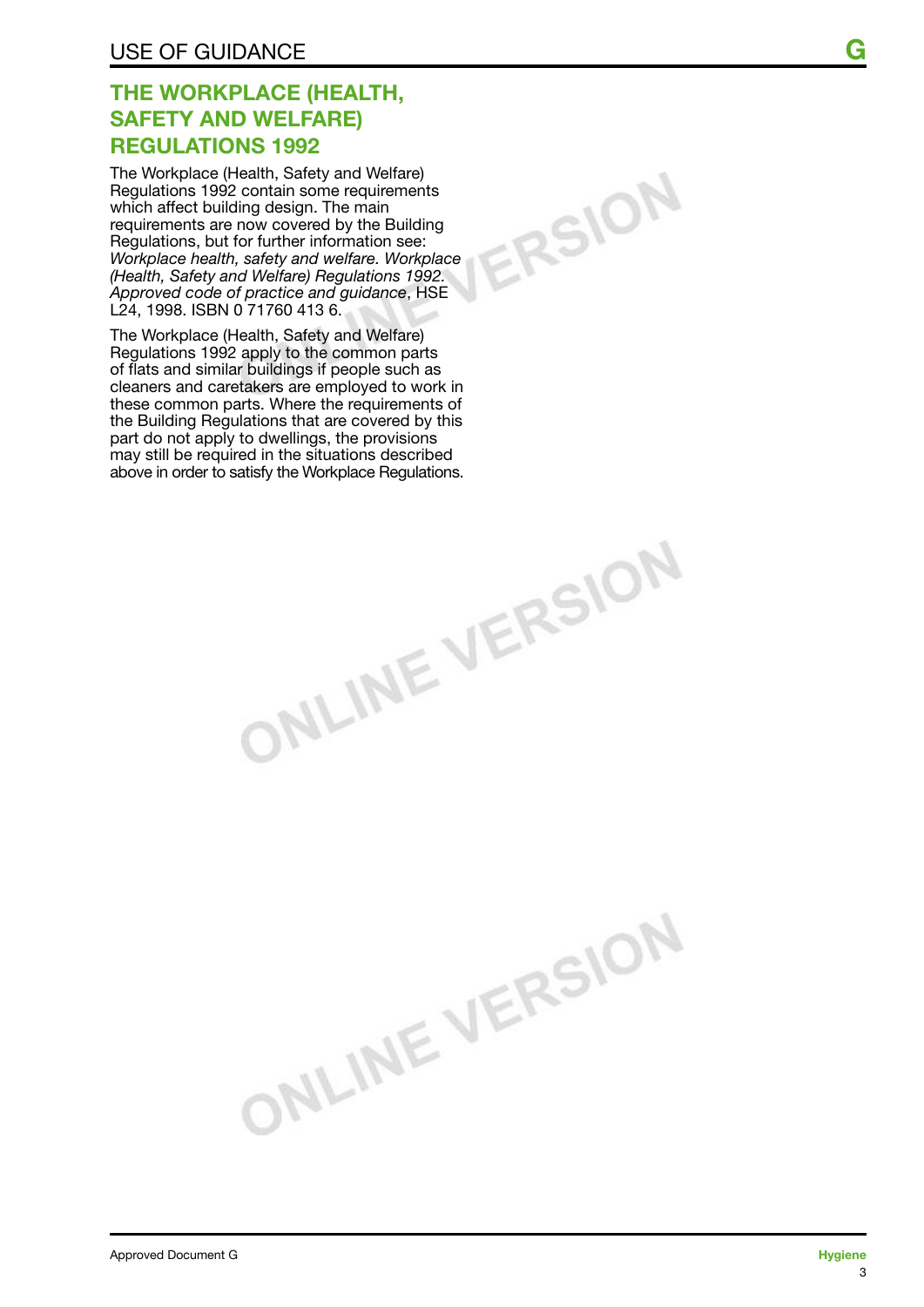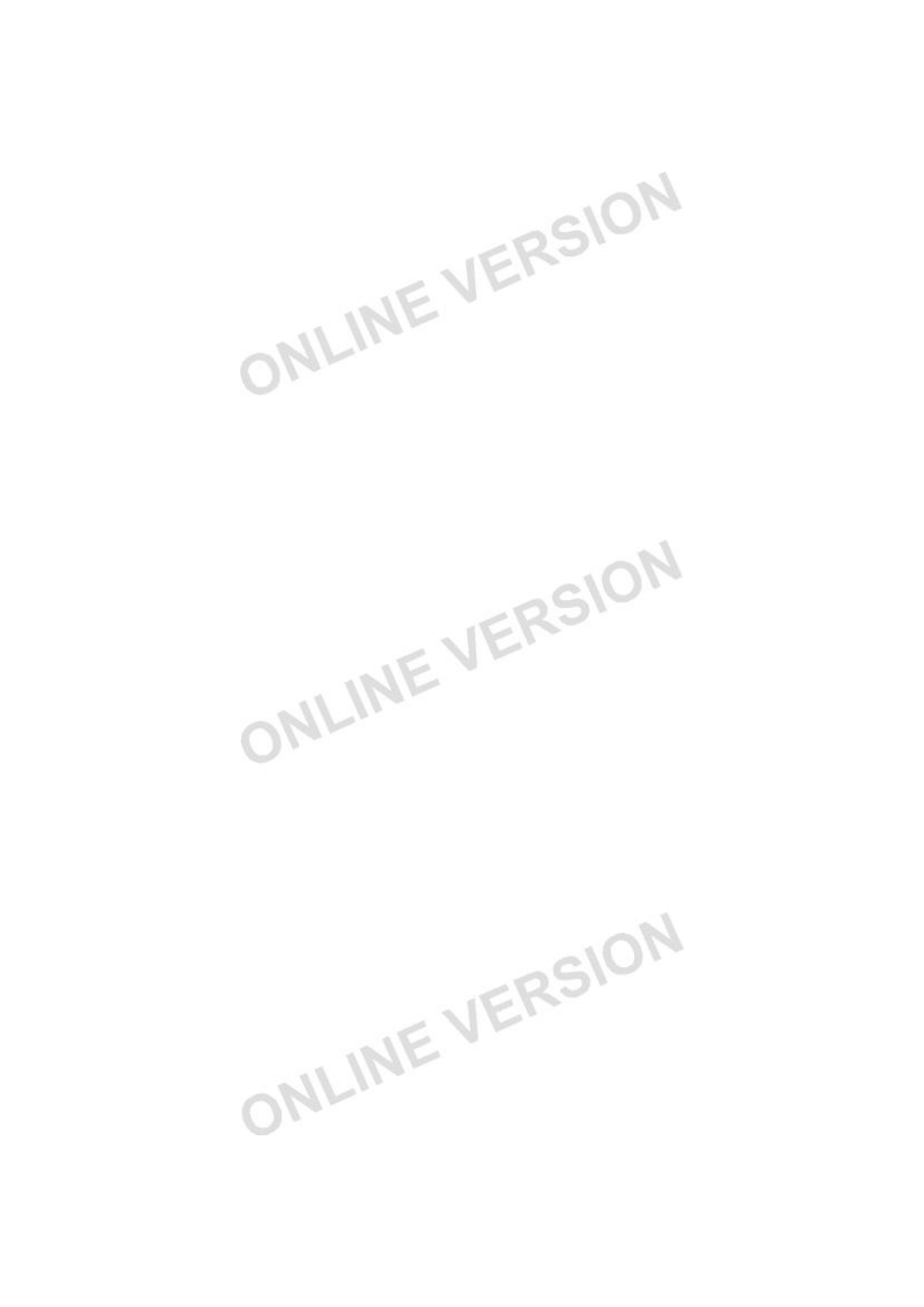# **Requirement**

This Approved Document deals with the following Requirement from Part G of Schedule 1 to the Building Regulations 2000.

*Requirement Limits**on**application* **<b>***Limits on application* 

### **Sanitary conveniences and washing facilities**

**G1.** (1) Adequate sanitary conveniences shall be provided in rooms provided for that purpose, or in bathrooms. Any such room or bathroom shall be separated from places where food is prepared.

(2) Adequate washbasins shall be provided in -

(a) rooms containing water closets; or

 (b) rooms or spaces adjacent to rooms containing water closets.

Any such room or space shall be separated from places where food is prepared.

(3) There shall be a suitable installation for the provision of hot and cold water to washbasins provided in accordance with paragraph  $(2)$ .

(4) Sanitary conveniences and washbasins to which this paragraph applies shall be designed and installed so as to allow effective cleaning.

# **Guidance**

# **Performance**

In the Secretary of State's view Requirement G1 will be met if there are provided:

- a. sanitary conveniences in sufficient numbers of the appropriate type for the sex and age of the persons using the building; and
- b. washbasins, with hot and cold water, in or adjacent to rooms containing water closets; sited, designed and installed so as not to<br>be prejudicial to health, in accordance with paragraphs 1.1 to 1.13 below. be prejudicial to health, in accordance with paragraphs 1.1 to 1.13 below.

## **Meaning of terms**

The following meanings apply to terms in Section 1.

**Sanitary conveniences** means closets and urinals.

**Sanitary accommodation** means a room containing closets or urinals whether or not it also contains other sanitary appliances. Sanitary accommodation containing one or more cubicles counts as a single space if there is free circulation of air throughout the space.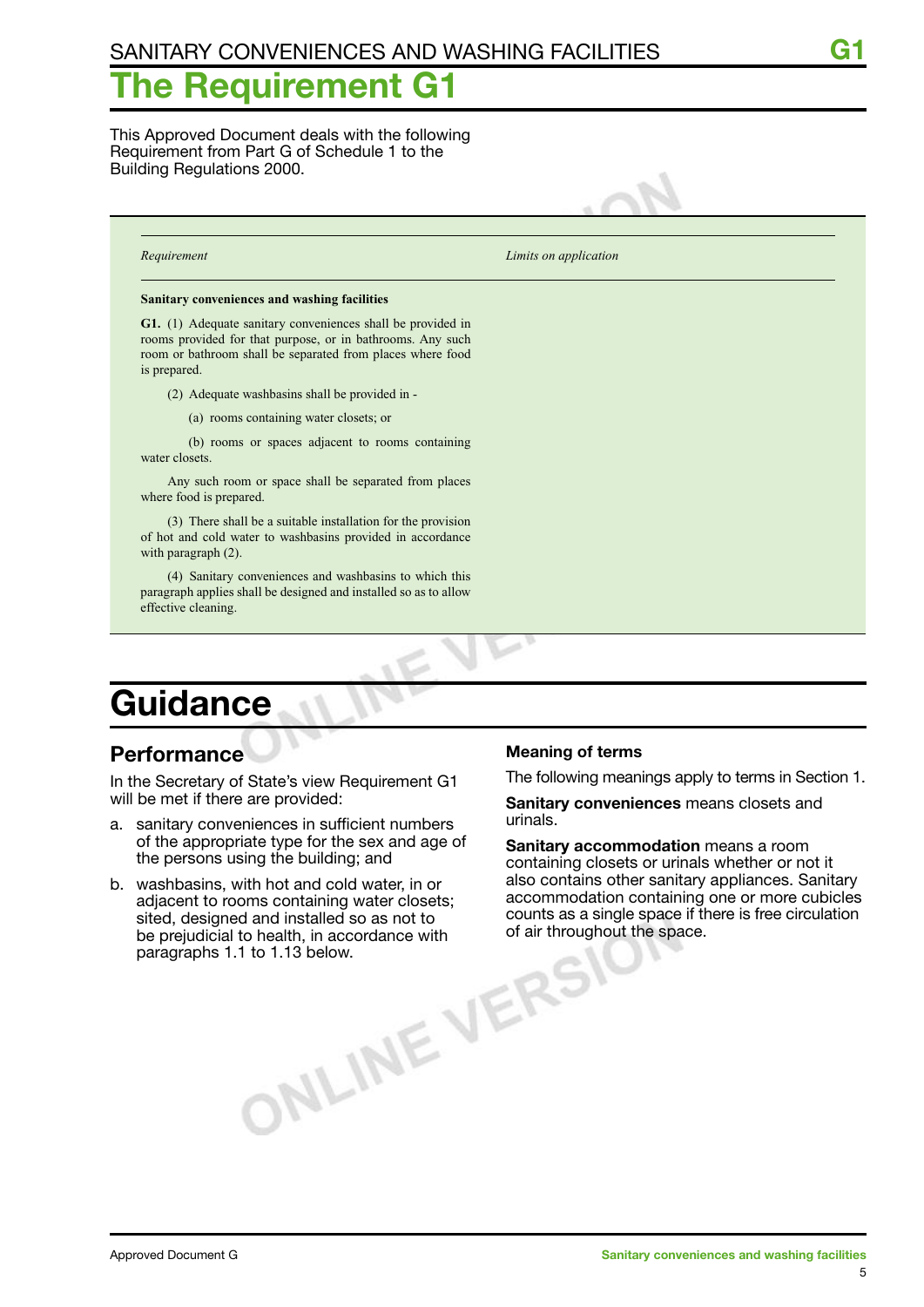# **ection 1: Sanitary conveniences and washing facilities G1**

## **Number, type and siting of appliances**

**1.1** Any dwelling (house, flat or maisonette) should have at least one closet and one washbasin. A house in multi-occupation (a house in which the occupants do not form part of a single household) should have at least the same provision as a dwelling and the provision should be accessible to all the occupants.

**1.2** A space containing a closet or urinal should be separated by a door from a space used for the preparation of food (including a kitchen and any space in which washing up is done).

**1.3** Washbasins should be located in the room containing the closet, or in a room or space giving direct access to the room containing the closet (provided it is not used for the preparation of food) or in a room adjacent to the room containing the closet in the case of a dwelling.

**1.4** The number, type and siting of appliances will be subject in the relevant buildings to regulations made under the *Offices, Shops and Railway Premises Act* 1963, the *Factories Act* 1961 or the *Food Hygiene (General) Regulations* 1970. Attention is also drawn to the requirements of Part M of Schedule 1 to the Building Regulations 2000 (Access and facilities for disabled people).

# **Design**

**1.5** A closet, urinal or washbasin should have a surface which is smooth and non-absorbent and capable of being easily cleaned.

**1.6** Any flushing apparatus should be capable of cleansing the receptacle effectively. No part of the receptacle should be connected to any pipe other than a flush pipe or discharge pipe.

**1.7** A washbasin provided in or adjacent to sanitary accommodation containing a water closet should have a supply of hot water, which may be from a central source or from a unit water heater, and a piped supply of cold water.

# **Installation**

6

**1.8** A closet fitted with flushing apparatus should discharge through a trap and discharge pipe into a discharge stack or a drain.

**1.9** A urinal fitted with flushing apparatus should discharge through a grating, a trap and a branch pipe to a discharge stack or a drain (see Approved Document for Requirement H1 Sanitary pipework and drainage for guidance on provision for traps, branch discharge pipes, discharge stacks and foul drains).

**1.10** A closet fitted with a macerator and pump may be connected to a small bore branch discharge pipe discharging to a discharge stack if:

- a. there is also access to a closet discharging directly to a gravity system; and
- b. the macerator and pump small bore drainage system is the subject of a current European Technical Approval issued by a member body of the European Organisation for Technical Approvals, e.g. the British Board of Agrément, and the conditions of use are in accordance with the terms of that document.

**1.11** A washbasin should discharge through a grating, a trap and a branch discharge pipe to a discharge stack or may, where the washbasin is located on the ground floor, discharge into a gully or direct to a drain.

## **Chemical closets, etc.**

**1.12** Closets and urinals which use chemical or other means of treatment may be used where there is no suitable water supply or means of disposal of foul water.

## **Alternative approach**

VERSION

**1.13** The requirement can also be met, subject to other legislation, by following the relevant recommendations of Clauses 2, 3 and 6 to 8 of BS 6465-1:1984 Sanitary installations. Code of practice for scale of provision, selection and installation of sanitary appliances.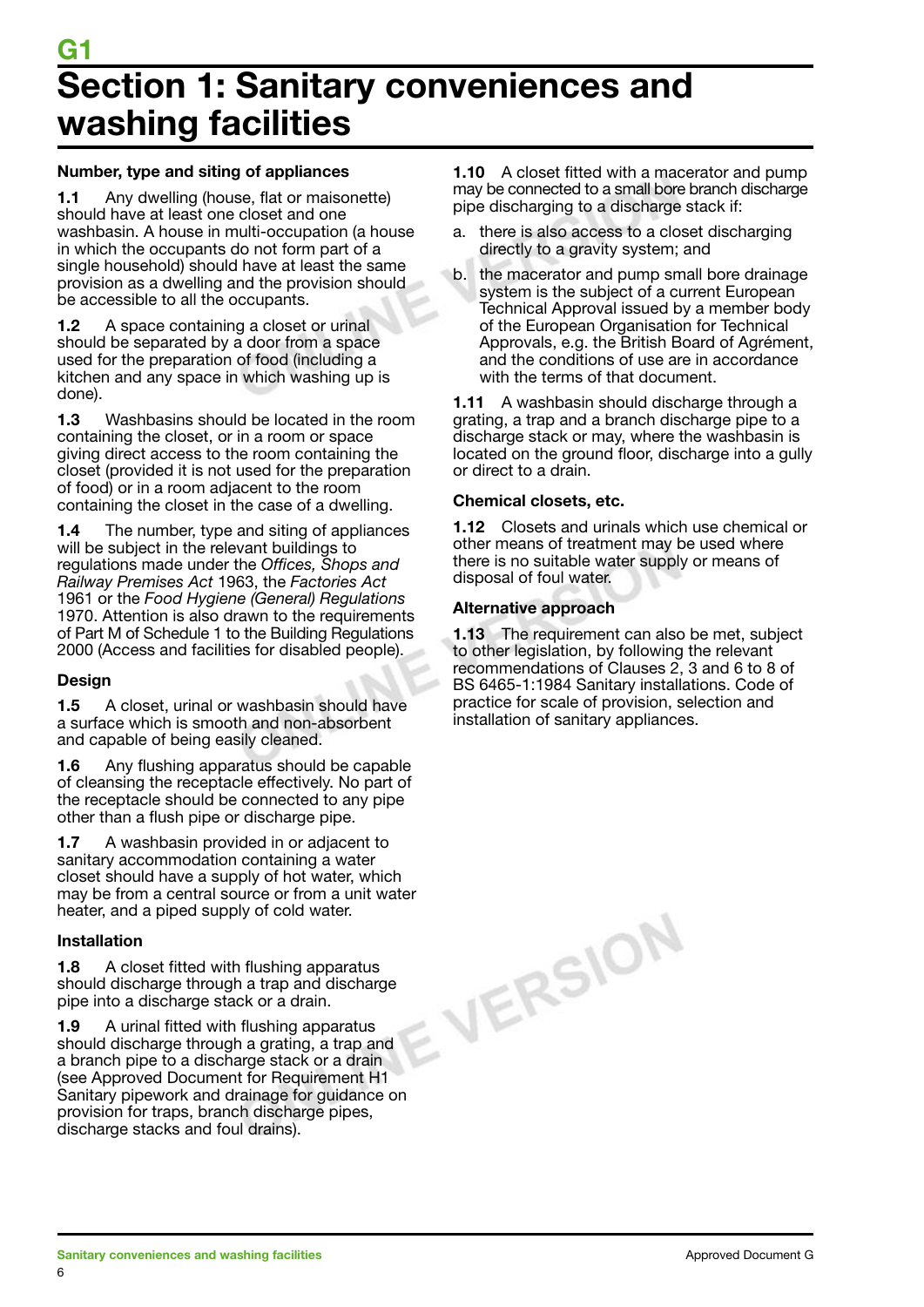# **The Requirement G2** BATHROOMS

This Approved Document deals with the following Requirement from Part G of Schedule 1 to the Building Regulations 2000.

*Requirement Limits**on**application* 

### **Bathrooms**

**G2.** A bathroom shall be provided containing either a fixed bath or shower bath, and there shall be a suitable installation for the provision of hot and cold water to the bath or shower bath.

Requirement G2 applies only to dwellings.

# **Guidance**

# **Performance**

In the Secretary of State's view, requirement G2<br>will be met if a bathroom is provided containing a<br>fixed bath or shower bath having supplies of hot<br>and cold water and connection to a foul water<br>drainage system. will be met if a bathroom is provided containing a fixed bath or shower bath having supplies of hot and cold water and connection to a foul water drainage system.

ONLINE VERSION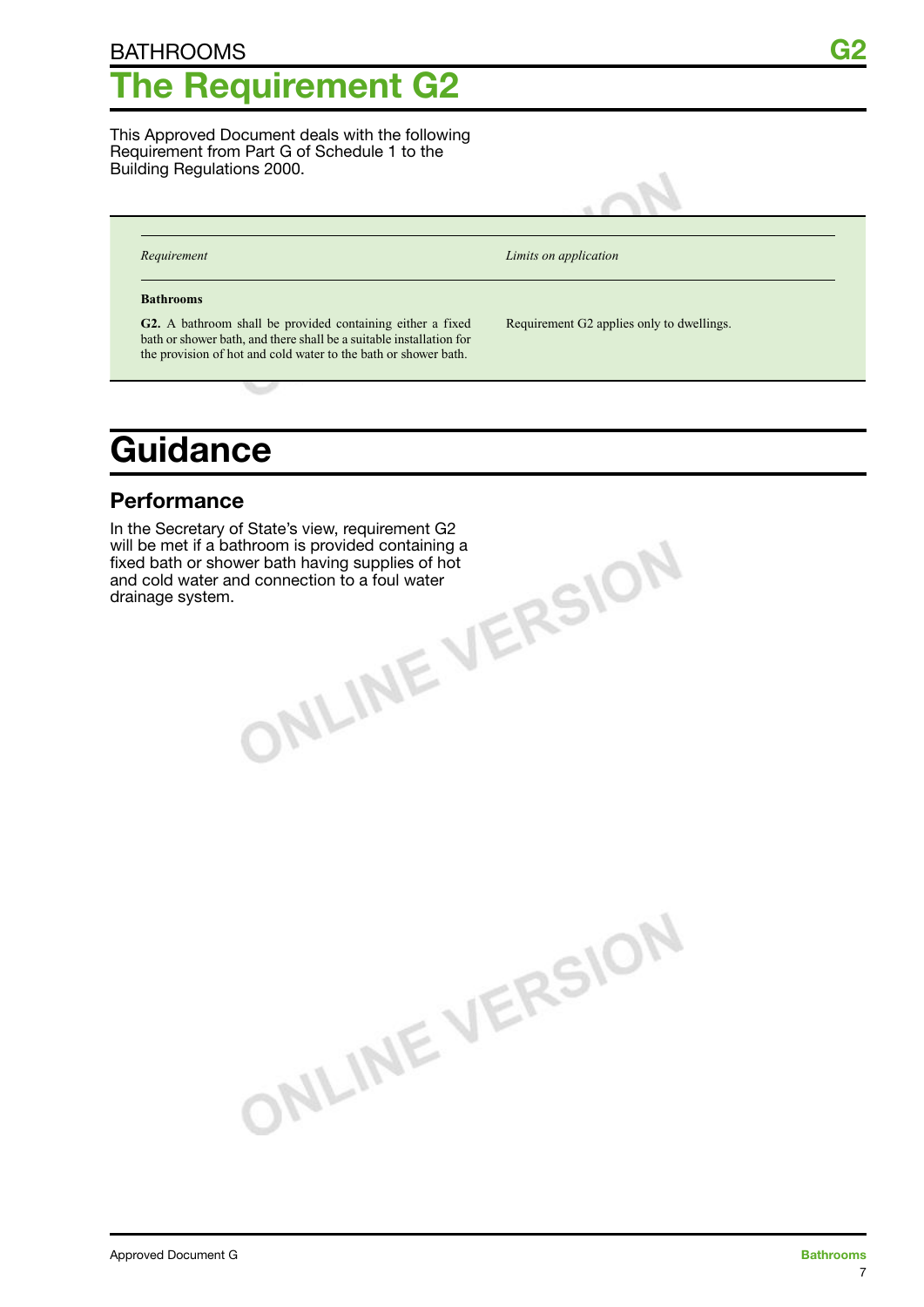# **Section 2: Bathrooms G2**

**2.1** Any dwelling (house, flat or maisonette) should have at least one bathroom with a fixed bath or shower.

A house in multi-occupation (a house in which the occupants do not form part of a single household) should have at least the same provision as a dwelling and the provision should be accessible to all the occupants.

**2.2** A bath or shower should have a supply of hot water, which may be from a central source or from a unit water heater, and a piped supply of cold water.

**2.3** A bath or shower should discharge through a grating, a trap and branch discharge pipe to a discharge stack, or may, if it is on the ground floor, discharge into a gully or directly to a foul drain (see Approved Document for Requirement H1, Sanitary pipework and drainage, for guidance on provision for traps, gullies, branch discharge pipes, discharge stacks and foul drains).

**2.4** A bath or shower may be connected to a<br>macerator and pump small bore drainage system<br>which is the subject of a current European<br>Technical Approval issued by a member body<br>of the European Organisation for Technical<br>Ap macerator and pump small bore drainage system which is the subject of a current European Technical Approval issued by a member body of the European Organisation for Technical Approvals, e.g. the British Board of Agrément, and the conditions of use are in accordance with the terms of that document.

VERSION

ONLINE VERSION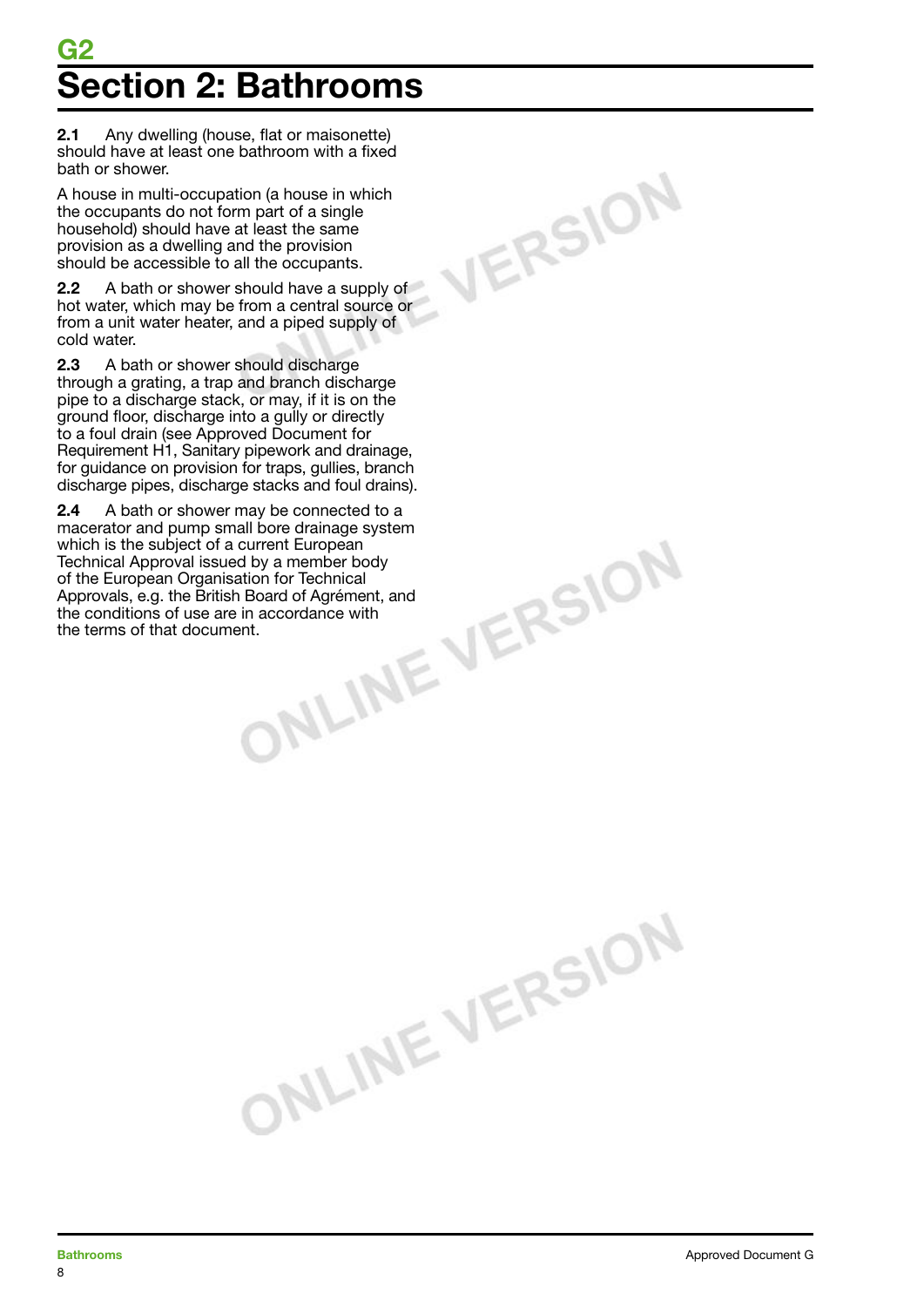# **HOT WATER STORAGE**

# **The Requirement G3**

This Approved Document deals with the following requirement from Part G of Schedule 1 to the Building Regulations 2000.

### **Hot water storage**

**G3.** A hot water storage system that has a hot water storage vessel which does not incorporate a vent pipe to the atmosphere shall be installed by a person competent to do so, and there shall be precautions:

(a) to prevent the temperature of stored water at any time exceeding 100ºC; and

(b) to ensure that the hot water discharged from safety devices is safely conveyed to where it is visible but will not cause danger to persons in or about the building.

Note 1: Under Regulations 13 and 14 of the Building Regulations 2000, a person giving a building notice to, or depositing full plans with, a local authority must, where the work involves the provision of an unvented hot water storage system, provide a statement which specifies:

- the name, make, model and type of hot water storage system to be installed;
- the name of the body, if any, which has approved or certified that the system is capable of performing in a way which satisfies the requirements of paragraph G3 of Schedule 1 to the Building Regulations;
- the name of the body, if any, which has issued any current registered operative identity card to the installer or proposed installer of the system.

Note 2: The [Water Supply \(Water Fittings\)](http://www.theBuildingRegs.com/RefDocs/CIS/Lookup.asp?AccessionNo=247323REG)  [Regulations 1999](http://www.theBuildingRegs.com/RefDocs/CIS/Lookup.asp?AccessionNo=247323REG) (SI 1999/1148) also apply.<br>
ALL MERSION

*Requirement Limits**on**application* **<b>***Limits on application* 

Requirement G3 does not apply to:

ERSION

(a) a hot water storage system that has a storage vessel with a capacity of 15 litres or less;

(b) a system providing space heating only;

(c) a system which heats or stores water for the purposes only of an industrial process.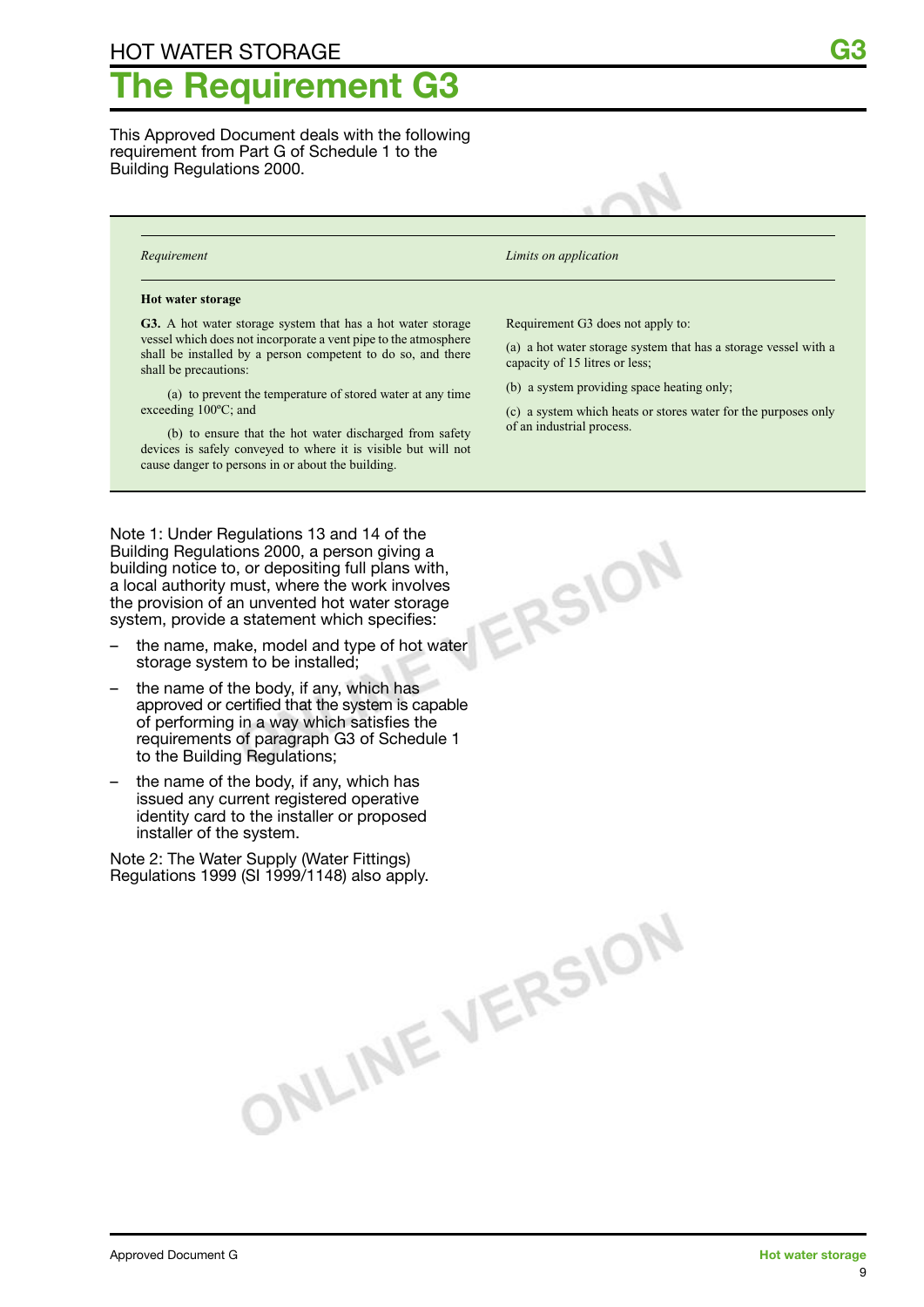# **Guidance G3**

# **Performance**

In the Secretary of State's view Requirement G3 will be met if a hot water storage system that has a storage vessel with no vent pipe to the atmosphere:

- a. has been installed by a competent person;
- b. has safety devices that prevent the temperature of the stored water at any time exceeding 100ºC;
- c. has pipework that safely conveys the discharge of hot water from safety devices to where it is visible but will cause no danger to persons, in or about the building.

# **Meaning of terms**

The following meanings apply to terms in Sections 3 and 4.

**Unvented hot water storage system** means an unvented vessel for either:

- a. storing domestic hot water for subsequent use; or
- b. heating domestic water that passes through an integral pipe or coil (e.g. water jacketed tube heater/combi boiler)

and fitted with safety devices to prevent water temperatures exceeding 100ºC and other applicable operating devices to control primary flow, prevent backflow, control working pressure and accommodate expansion.

**Unit** means an unvented hot water storage system having the safety devices described in paragraph 3.3 or 3.4 and all operating devices factory-fitted by the manufacturer.

**Package** means an unvented hot water storage system having the safety devices described in paragraph 3.3 or 3.4 factory-fitted together with a kit containing other applicable devices, supplied by the package manufacturer, to be fitted by the installer.

**Domestic hot water** means water that has been<br>heated for ablution, culimary and cleansing<br>purposes. The term is used irrespective of the<br>type of building in which an unvented hot water<br>storage system is installed. heated for ablution, culinary and cleansing purposes. The term is used irrespective of the type of building in which an unvented hot water storage system is installed.

VERSION

VERSION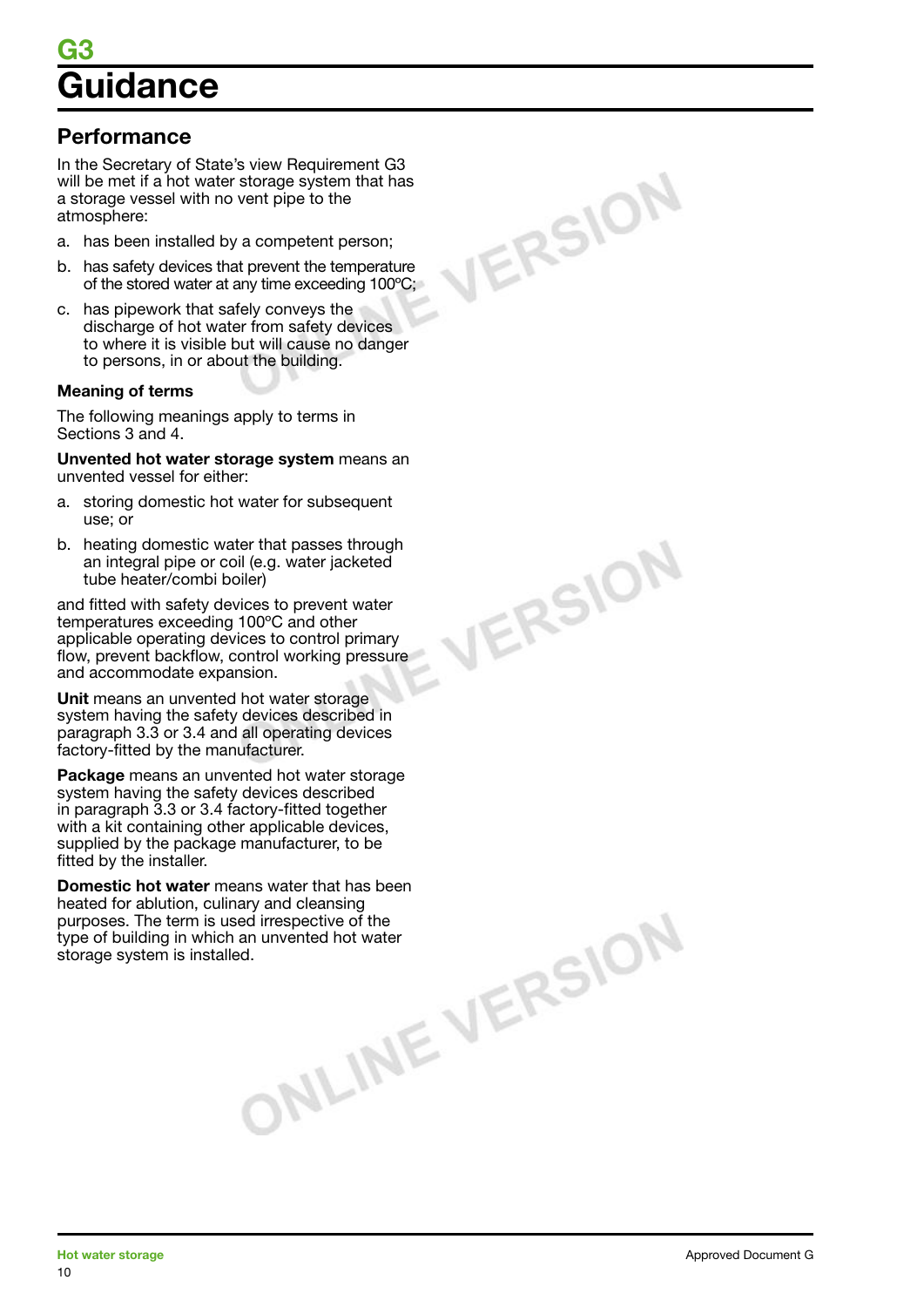# **Section 3: Systems up to 500 litres and 45k G3**

**3.1** This section describes the provisions for an unvented hot water storage system having a storage vessel of not more than 500 litres capacity and a power input not exceeding 45kW heated directly or indirectly and requirements related to its installation.

## **Design**

**3.2** Any unvented hot water storage system should be in the form of a proprietary unit or package which is:

- a. approved by a member body of the European Organisation for Technical Approvals (EOTA) operating a technical approvals scheme, e.g. the British Board of Agrément (BBA), as meeting the relevant requirement of Regulation G3; or
- b. approved by a certification body having National Accreditation Council for Certification Bodies (NACCB) accreditation and testing to the requirements of an appropriate standard that will ensure the requirement of Regulation G3 will be met, e.g. [BS 7206:1990](http://www.theBuildingRegs.com/RefDocs/CIS/Lookup.asp?AccessionNo=223258REG) Specification for unvented hot water storage units and packages; or
- c. the subject of a proven independent assessment that will clearly demonstrate an equivalent level of verification and performance to a. or b. above.

# **Direct heating**

**3.3** To meet the requirement a directly heated unit or package should have a minimum of two temperature activated safety devices operating in sequence:

- a. a non-self resetting thermal cut-out to [BS 3955:1986](http://www.theBuildingRegs.com/RefDocs/CIS/Lookup.asp?AccessionNo=13037REG) Specification for electrical controls for household and similar general purposes, or to [BS 4201:1979 \(1984\)](http://www.theBuildingRegs.com/RefDocs/CIS/Lookup.asp?AccessionNo=16711REG) Specification for thermostats for gas burning appliances; and
- b. one or more temperature relief valves to BS 6283-2:1991 Safety and control devices for use in hot water systems. Specification for temperature relief valves for pressures from 1 bar to 10 bar, or [BS 6283-3:1991](http://www.theBuildingRegs.com/RefDocs/CIS/Lookup.asp?AccessionNo=16459REG) [Safety and control devices for use in hot](http://www.theBuildingRegs.com/RefDocs/CIS/Lookup.asp?AccessionNo=16459REG)  [water systems.](http://www.theBuildingRegs.com/RefDocs/CIS/Lookup.asp?AccessionNo=16459REG) Specification for combined temperature and pressure relief valves for pressures from 1 bar to 10 bar. These devices are additional to any thermostatic control which is fitted to maintain the temperature of the stored water.

**3.4** Other safety devices should provide at least an equivalent degree of safety in preventing the temperature of stored water at any time exceeding 100ºC and should be:

a. approved by a member of EOTA, e.g. BBA; or

- b. approved by a body having NACCB accreditation, e.g. Kitemarked to an appropriate BS; or
- c. the subject of a proven independent assessment that will clearly demonstrate an equivalent level of verification and safety to a. and b. above.

**3.5** In both units and packages, the temperature relief valve(s) specified in paragraph 3.3 (see also 3.4) should be located directly on the storage vessel, such that the stored water does not exceed 100ºC. The valve(s) should be sized to give a discharge rating measured in accordance with Appendix F of [BS 6283-2:1991](http://www.theBuildingRegs.com/RefDocs/CIS/Lookup.asp?AccessionNo=16512REG) or Appendix G of BS 6283-3:1991 at least equal to the power input to the water. The valve(s) should not be disconnected other than for replacement or relocated in any other device or fitting. Each valve should discharge via a short length of metal pipe (D1) of a size not less than the nominal outlet size of the temperature relief valve either directly or by way of a manifold sized to accept the total discharge from the discharge pipes connected to it, through an air break over a tundish located vertically as near as possible to the valve(s).

## **Indirect heating**

**3.6** Safety devices listed in paragraph 3.3 (see also 3.4) for direct heating are also required for indirectly heated units and packages but the non-self-resetting thermal cut-out should be wired up to a motorised valve or some other suitable device to shut off the flow to the primary heater, that is:

- a. approved by a member of EOTA, e.g. BBA; or
- b. approved by a body having NACCB accreditation, e.g. Kitemarked to an appropriate BS; or
- c. the subject of a proven independent assessment that will clearly demonstrate an equivalent level of verification and performance to a. and b. above.

If the unit incorporates a boiler the thermal cut-out may be on the boiler. The temperature relief valve should be sized and located and the discharge pipe (D1) provided all in accordance with paragraph 3.5.

**3.7** Where an indirect unit or package has any alternative direct method of water heating fitted, a non-self-resetting thermal cut-out device will also be needed on the direct source(s).

# **Installation**

**3.8** The unit or package should be installed by a competent person, i.e. one holding a current Registered Operative Identity card for the installation of unvented domestic hot water storage systems.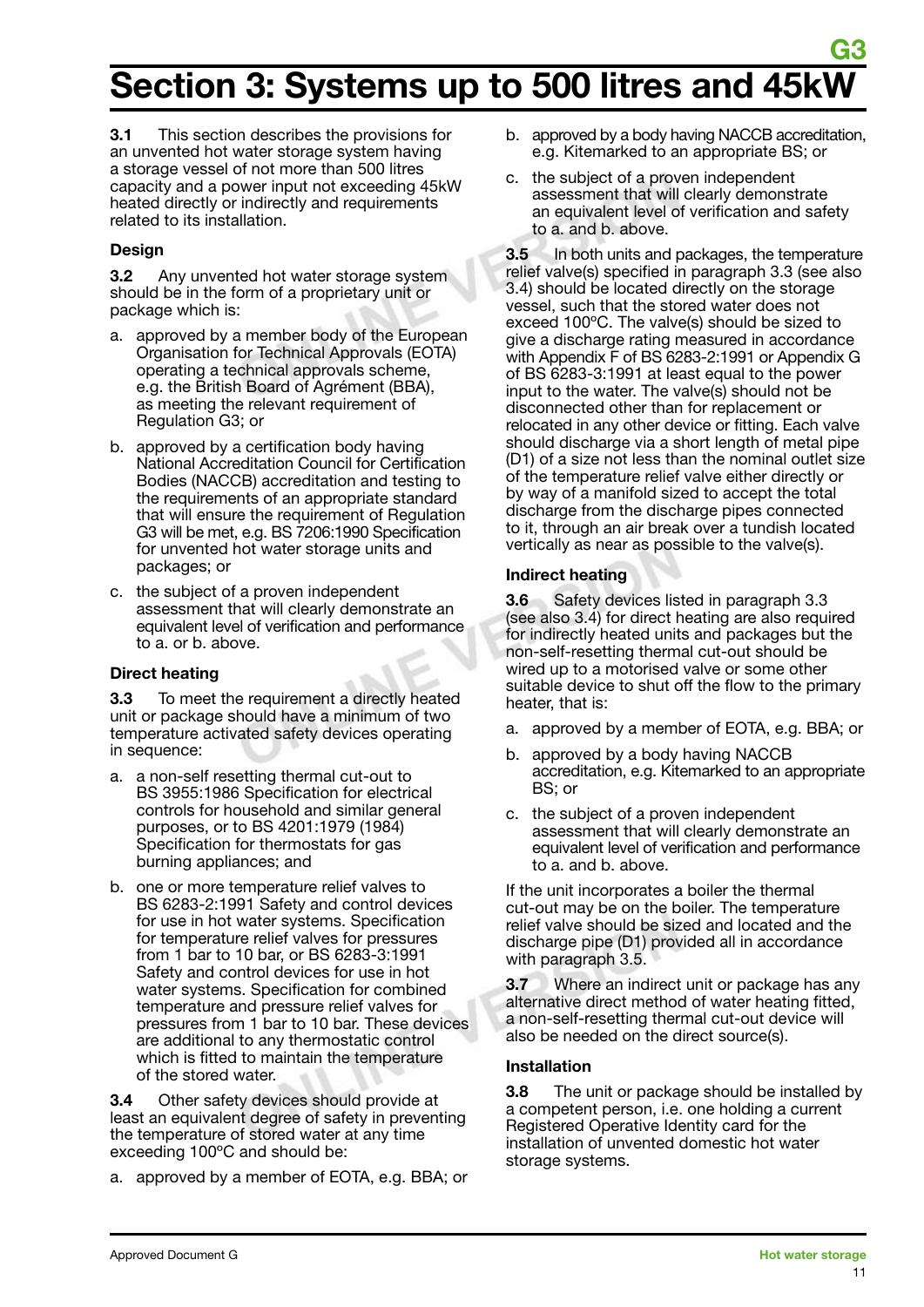# **Discharge pipes**

**3.9** The discharge pipe (D1) from the vessel up to and including the tundish is generally supplied by the manufacturer of the hot water storage system (see paragraph 3.5). Where otherwise, the installation should include the discharge pipe(s) (D1) from the safety device(s). In either case the tundish should be vertical, located in the same space as the unvented hot water storage system and be fitted as close as possible and within 500mm of the safety device, e.g. the temperature relief valve.

The discharge pipe (D2) from the tundish should terminate in a safe place where there is no risk to persons in the vicinity of the discharge, be of metal and:

a. be at least one pipe size larger than the nominal outlet size of the safety device unless its total equivalent hydraulic resistance exceeds that of a straight pipe 9m long, i.e. discharge pipes between 9m and 18m equivalent resistance length should be at least two sizes larger than the nominal outlet size of the safety device, between 18 and 27m at least three sizes larger, and so on. Bends must be taken into account in calculating the flow resistance. Refer to Diagram 1, Table 1 and the worked example;

An alternative approach for sizing discharge pipes would be to follow [BS 6700:1987](http://www.theBuildingRegs.com/RefDocs/CIS/Lookup.asp?AccessionNo=98868REG) Specification for design, installation, testing and maintenance of services supplying water for domestic use within buildings and their curtilages, Appendix E, section E2 and table 21.

- b. have a vertical section of pipe at least 300mm long, below the tundish before any elbows or bends in the pipework;
- c. be installed with a continuous fall;
- d. have discharges visible at both the tundish and the final point of discharge but where this is not possible or is practically difficult there should be clear visibility at one or other of these locations. Examples of acceptable discharge arrangements are:
	- i. ideally below a fixed grating and above the water seal in a trapped gully;
	- downward discharges at low level, i.e. up to 100mm above external surfaces such as car parks, hard standings, grassed areas, etc. are acceptable provided that where children may play or otherwise come into contact with discharges a wire cage or similar guard is positioned to prevent contact, whilst maintaining visibility;
- iii. discharges at high level, e.g. into a metal hopper and metal down pipe with the end of the discharge pipe clearly visible (tundish visible or not) or onto a roof capable of withstanding high temperature discharges of water and 3m from any plastic guttering system that would collect such discharges (tundish visible);
- iv. where a single pipe serves a number of discharges, such as in blocks of flats, the number served should be limited to not more than 6 systems so that any installation discharging can be traced reasonably easily. The single common discharge pipe should be at least one pipe size larger than the largest individual discharge pipe (D2) to be connected. If unvented hot water storage systems are installed where discharges from safety devices may not be apparent, i.e. in dwellings occupied by blind, infirm or disabled people, consideration should be given to the installation of an electronically operated device to warn when discharge takes place.

**Note:** the discharge will consist of scalding water and steam. Asphalt, roofing felt and non-metallic rainwater goods may be damaged by such discharges.

**3.10** Electrical non-self-resetting thermal cutouts should be connected to the direct heat source or indirect primary flow control device in accordance with the current Regulations for Electrical Installations of the Institution of Electrical Engineers.

## **Inspection of installations**

**3.11** Where unvented hot water storage systems comprise units or packages approved by a member of EOTA (e.g. BBA), or an equivalent body which can demonstrate an equivalent level of protection or are approved by a body having NACCB accreditation, e.g. kitemarked to [BS](http://www.theBuildingRegs.com/RefDocs/CIS/Lookup.asp?AccessionNo=223258REG)  [7206:1990,](http://www.theBuildingRegs.com/RefDocs/CIS/Lookup.asp?AccessionNo=223258REG) site inspection of an individual installation is unlikely to be necessary. In other situations Building Control Officers or Approved Inspectors may wish to inspect the installation.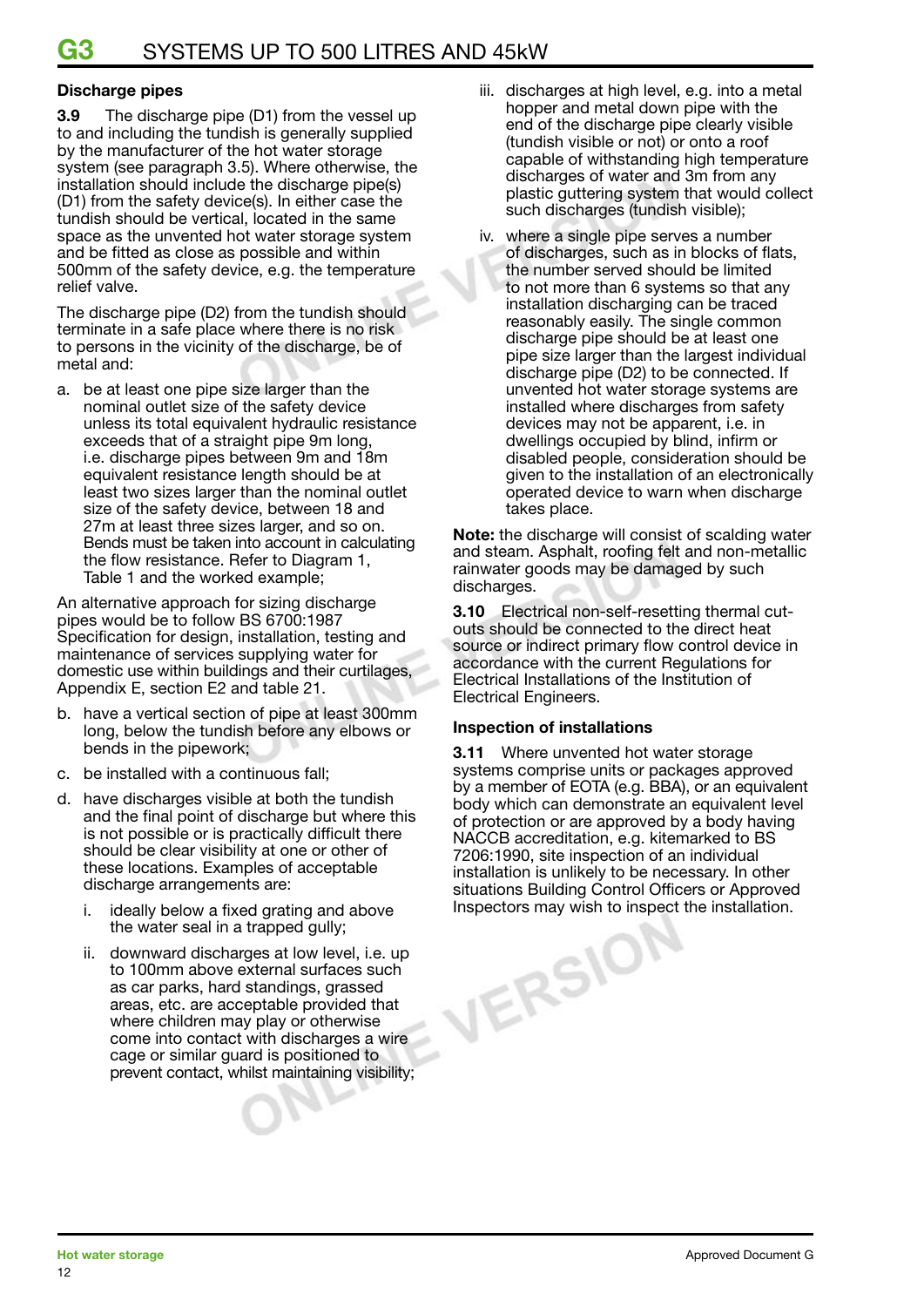

# Table 1 **Sizing of copper discharge pipe 'D2' for common temperature relief valve outlet sizes**

| Valve outlet size                     | Minimum size of<br>discharge pipe D1* | Minimum size of<br>discharge pipe D2*<br>from tundish | <b>Maximum resistance</b><br>allowed, expressed<br>as a length of straight<br>pipe (i.e. no elbows<br>or bends) | <b>Resistance created by</b><br>each elbow or bend |
|---------------------------------------|---------------------------------------|-------------------------------------------------------|-----------------------------------------------------------------------------------------------------------------|----------------------------------------------------|
| $G\frac{1}{2}$                        | 15 <sub>mm</sub>                      | 22mm                                                  | Up to 9m                                                                                                        | 0.8 <sub>m</sub>                                   |
|                                       |                                       | 28mm                                                  | Up to 18m                                                                                                       | 1.0 <sub>m</sub>                                   |
|                                       |                                       | 35 <sub>mm</sub>                                      | Up to 27m                                                                                                       | 1.4 <sub>m</sub>                                   |
| G <sup>3</sup> / <sub>4</sub><br>22mm | 28mm                                  | Up to 9m                                              | 1.0 <sub>m</sub>                                                                                                |                                                    |
|                                       |                                       | 35 <sub>mm</sub>                                      | Up to 18m                                                                                                       | 1.4 <sub>m</sub>                                   |
|                                       |                                       | 42mm                                                  | Up to 27m                                                                                                       | 1.7 <sub>m</sub>                                   |
| G <sub>1</sub><br>28 <sub>mm</sub>    | 35mm                                  | Up to 9m                                              | 1.4 <sub>m</sub>                                                                                                |                                                    |
|                                       |                                       | 42 <sub>mm</sub>                                      | Up to 18m                                                                                                       | 1.7 <sub>m</sub>                                   |
|                                       |                                       | 54mm                                                  | Up to 27m                                                                                                       | 2.3 <sub>m</sub>                                   |
| *See 3.5, 3.9, 3.9(a) and Diagram 1   |                                       |                                                       |                                                                                                                 |                                                    |

*Worked example:*

*The example below is for a G½ temperature relief valve with a discharge pipe (D2) having 4 No. elbows and length of 7m from the tundish to the point of discharge.*

*From Table 1:*

*Maximum resistance allowed for a straight length of 22mm copper discharge pipe (D2) from a G½ temperature relief valve is: 9.0m*

*Subtract the resistance for 4 No. 22mm elbows at 0.8m each = 3.2m*

*Therefore the maximum permitted length equates to: 5.8m*

*5.8m is less than the actual length of 7m, therefore calculate the next largest size*

*Maximum resistance allowed for a straight length of 28mm pipe (D2) from a G½ temperature relief valve equates to: 18m*

*Subtract the resistance for 4 No. 28mm elbows at 1.0m each = 4m*

*Therefore the maximum permitted length equates to: 14m*

*As the actual length is 7m, a 28mm (D2) copper pipe will be satisfactory.*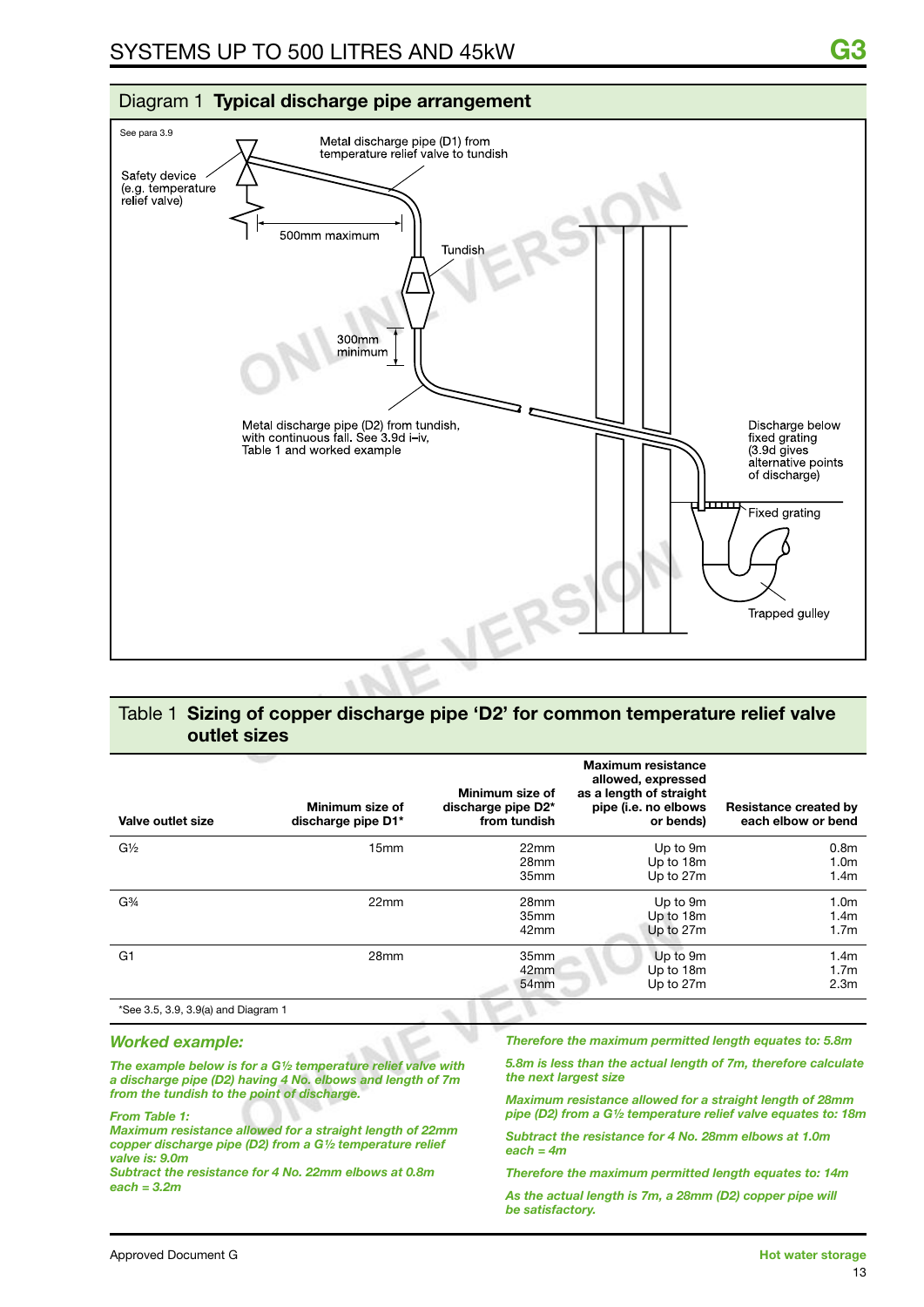# **Section 4: Systems over 500 litres or over 45kW G3**

VERSION

VERSION

**4.1** This section describes the provisions for an unvented hot water storage system having a storage vessel providing a capacity of more than 500 litres or having a power input of more than 45kW.

**4.2** Unvented hot water storage systems within the scope of Section 4 will generally be individual designs for specific projects and inappropriate for EOTA or NACCB approval. Where this is the case the unvented hot water storage system should be designed to the same safety requirements by an appropriately qualified engineer and the system should be installed by a competent person (see paragraph 3.8).

**4.3** An unvented hot water storage system with a storage vessel of more than 500 litres capacity and a power input of not more than 45kW should have safety devices in accordance with the relevant recommendations in [BS 6700:1987](http://www.theBuildingRegs.com/RefDocs/CIS/Lookup.asp?AccessionNo=98868REG) Specification for design, installation, testing and maintenance of services supplying water for domestic use within buildings and their curtilages (the relevant Clause is Section 2 Clause 7) *or*  other equivalent practice specifications that recommend a similar operating sequence for safety devices to prevent the temperature of stored water at any time exceeding 100ºC.

**4.4** Any unvented hot water storage vessel with a power input of more than 45kW should have the appropriate number of temperature relief valves either to BS 6283-2 or BS 6283-3 (see paragraph 3.3) or equivalent (see paragraph 3.4) to give a combined discharge rating at least equal to the power input, or equally suitable temperature relief valves marked with the set temperature in ºC and the discharge rating marked in kW, measured in accordance with Appendix F of [BS 6283-2:1991](http://www.theBuildingRegs.com/RefDocs/CIS/Lookup.asp?AccessionNo=16512REG) or Appendix G of BS 6283-3:1991 or equivalent (see paragraph 3.4) by a member of EOTA, e.g. BBA, or another recognised testing body such as the Associated Offices Technical Committee (AOTC). The valves the sensing element located as described in paragraph 3.5.

should be factory fitted to the storage vessel and<br>the sensing element located as described in<br>paragraph 3.5.<br>**4.5** Non-self-resetting thermal cut-outs<br>incorporated and installed in a similar manner to<br>that described in pa **4.5** Non-self-resetting thermal cut-outs appropriate to the heat source should be incorporated and installed in a similar manner to that described in paragraphs 3.6, 3.7 and 3.10.

**4.6** Discharge pipes to convey any discharges from safety devices should be installed as described in paragraph 3.9.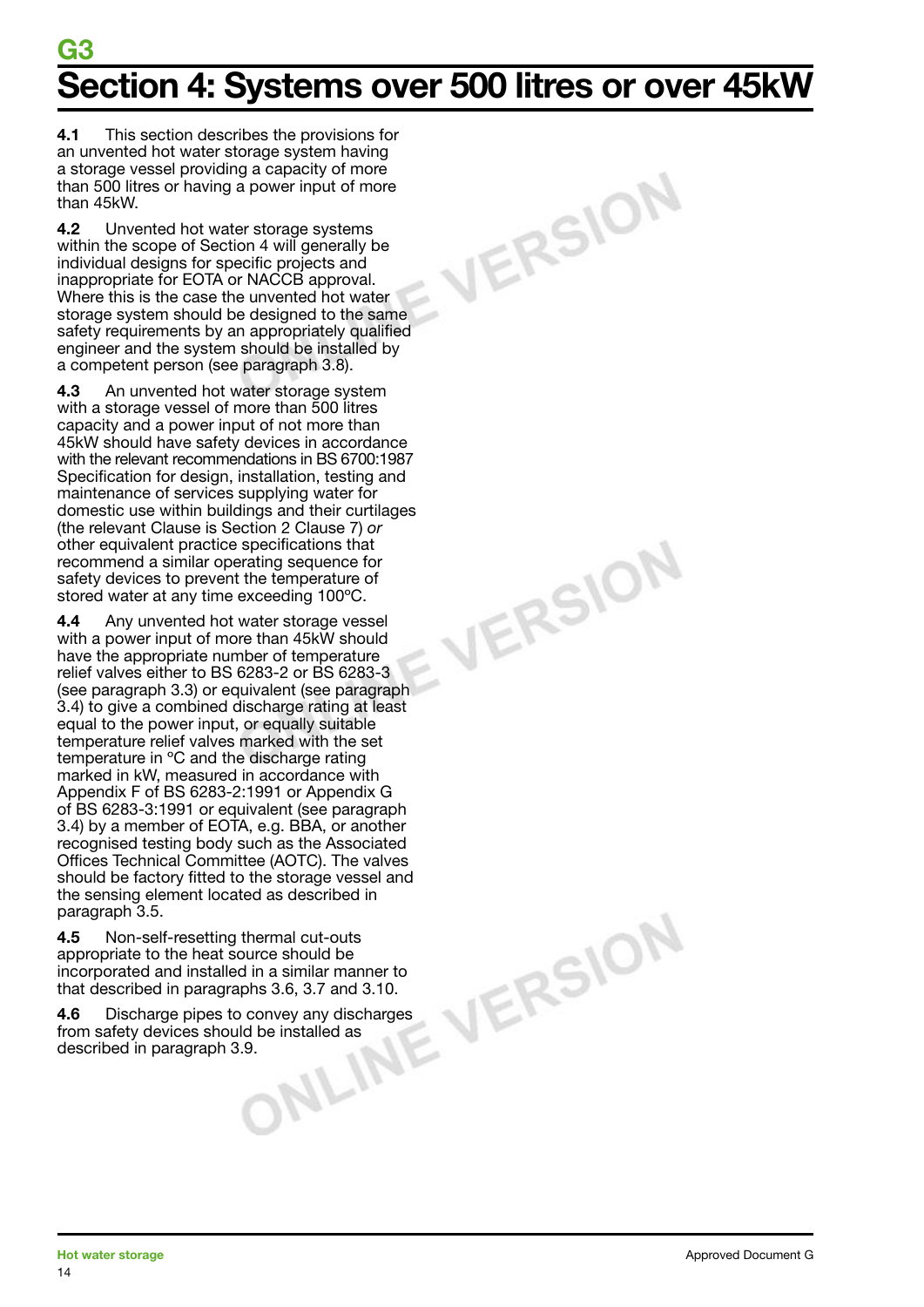# **Standards referred to**

# **G1**

## **BS 6465:1984**

Sanitary installations. Code of practice for scale of provision, selection and installation of sanitary appliances.

(Withdrawn and superseded by BS 6465- 1 : 1994 Sanitary installations. Code of practice for scale of provision, selection and installation of sanitary appliances.)

# **G3**

## **BS 3955:1986**

Specification for electrical controls for household and similar general purposes. AMD 5940 1988. (Withdrawn and superseded by

BS EN 60730-2-3: 1992, BS EN 60730-2-5: 1992, BE EN 60730-2-6: 1995, BS EN 60730-2-7: 1992, BS EN 60730-2-8: 1995, BS EN 60730-2-9: 1995, BS EN 60730-2- 10: 1995, BS EN 60730-2-11 : 1994, BS EN 60730-2- 12: 1994, BS EN 60730-2- 15: 1996. Automatic electrical controls for household and similar use.)

## **BS 4201:1979 (1984)**

Specification for thermostats for gas-burning appliances. AMD 453 1, AMD 6268. (Withdrawn and superseded by BS EN 257: 1992 Mechanical thermostats for gas-burning appliances. AMD 9303 1997.)

### **BS 6283-2:1991**

Safety and control devices for use in hot water systems. Specification for temperature relief valves for pressures from 1 bar to 10 bar.

### **BS 6283-3:1991**

Safety and control devices for use in hot water systems. Specification for combined temperature and pressure relief valves for pressures from 1 bar to 10 bar.

(Withdrawn and superseded by BS EN 1490:2000 Building valves. Combine temperature and pressure relief valves. Tests and requirements.)

## **BS 6700:1987**

Specification for design, installation, testing and maintenance of services supplying water for domestic use within buildings and their curtilages. (Withdrawn and superseded by BS 6700: 1997 Specification for design, installation, testing and maintenance of services supplying water for domestic use within buildings and their curtilages. Partially superseded by BS EN 806-2:2005 Specification for installations inside buildings conveying water for human consumption. Design.)

### **BS 7206:1990**

Specification for unvented hot water storage units and packages. AMD 9343 1997.

ERSION

ERSION

ERSION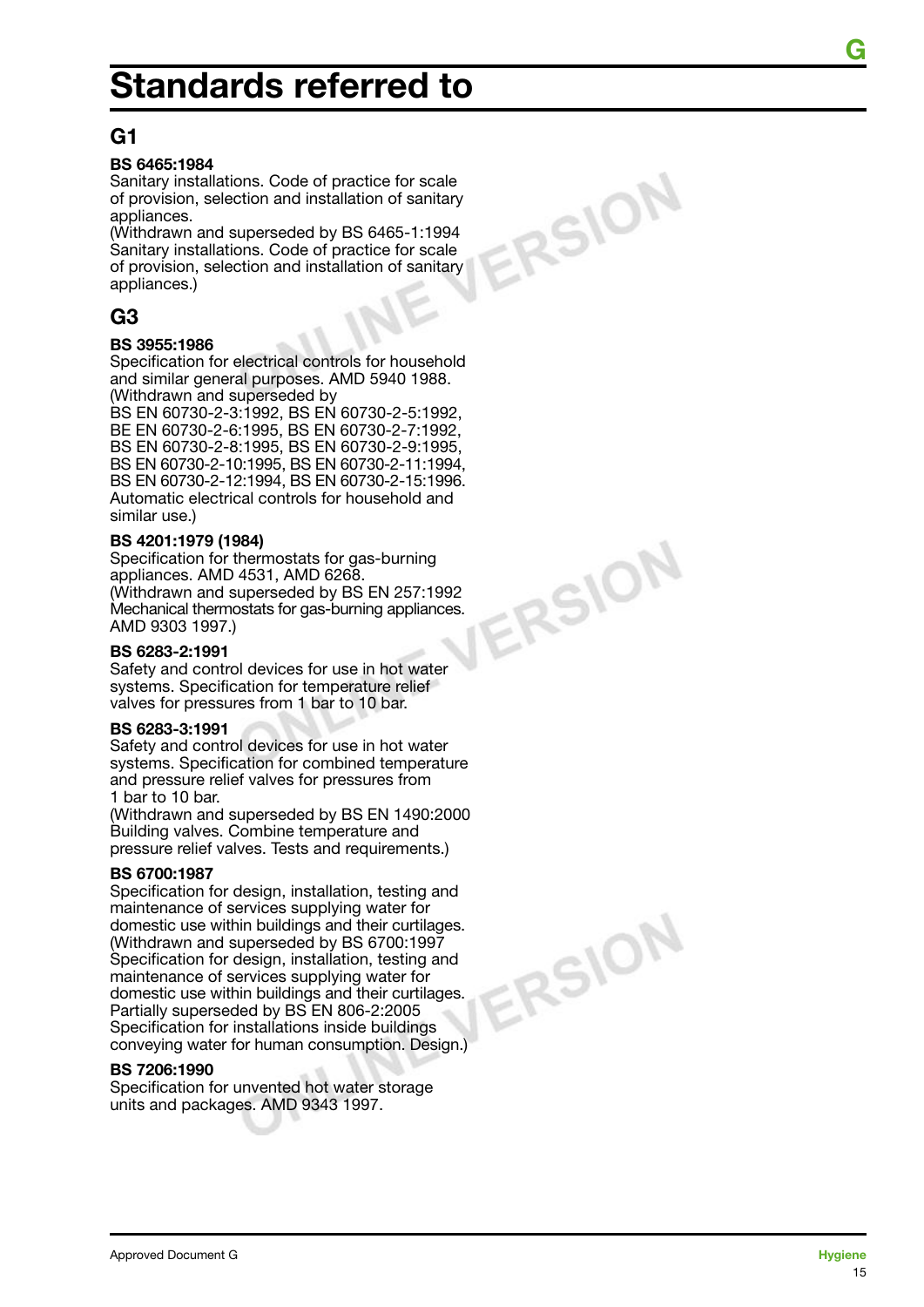